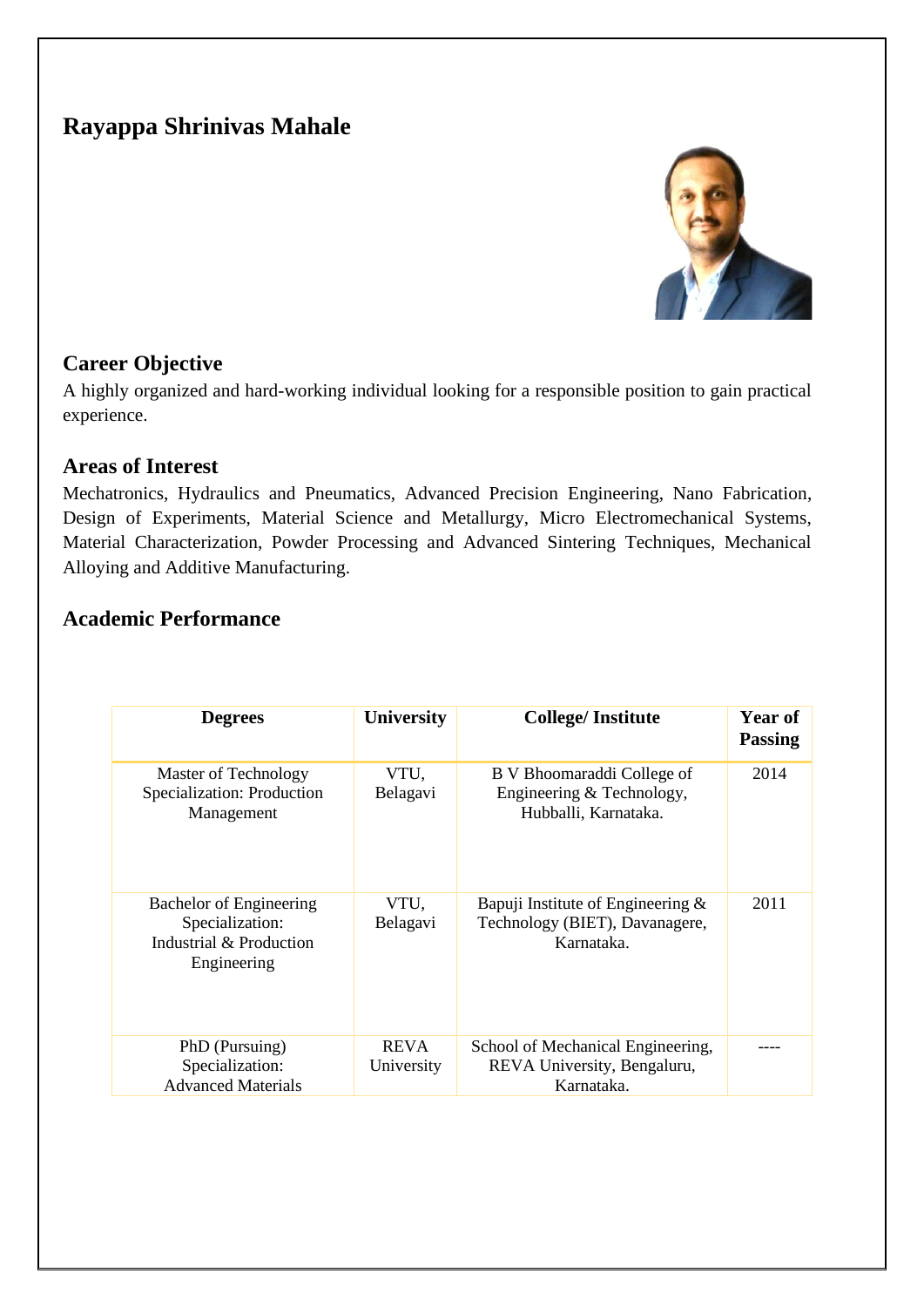| <b>Google Scholar</b>    | https://scholar.google.com/citations?user=UHqRp9YAAAAJ&hl=en |
|--------------------------|--------------------------------------------------------------|
| <b>ResearchGate</b>      | https://www.researchgate.net/profile/Rayappa_Mahale          |
| <b>ORCID</b>             | https://orcid.org/0000-0002-0508-9871                        |
| <b>WOS Researcher ID</b> | https://publons.com/researcher/AAS-3372-2021/                |
| <b>Vidwan ID</b>         | 263713                                                       |
| <b>Scopus ID</b>         | 57220036422                                                  |

#### **Work/ Industry Experience**

1. Worked as a lecturer in department of Mechatronics at JSS K H Kabbur Institute of Engineering, Dharwad Karnataka from August 2011 to April 2012.

2. Successfully completed 6 months of PG project internship (February 2014 to July 2014) in Tata Hitachi Construction Machinery Company Limited (THCM), Dharwad, Karnataka.

3. Worked as an assistant professor in Department of Mechanical Engineering at D. Y. Patil Technical Campus, Pune, Maharashtra from July 2014 to December 2019.

4. Research Scholar, School of Mechanical Engineering, REVA University, Bangalore, India from December 2019 to till date.

5. Visiting faculty, Department of Mechanical Engineering, Vishwakarma Institute of Information Technology (VIIT) Pune, Maharashtra from August 2020 to April 2022.

6. Assistant Professor, Department of Mechanical Engineering, JAIN College of Engineering and Research, Belagavi, Karnataka from June 2022 to till date.

#### **Achievements**

1. For attaining the top result in Mechatronics and Engineering Metallurgy disciplines in the academic year 2015-2016, received the best teacher award from D Y Patil School of Engineering Academy Pune.

2. For attaining the top result in Metrology and Quality Control discipline in the academic year 2017- 2018, received the best teacher award from D Y Patil School of Engineering Academy Pune.

## **Invited Talks**

1. On 09.04.2021, as a guest speaker, addressed students from the department of metallurgical and materials engineering, faculty of engineering and technology, JAIN Deemed to be University, Bangalore on the topic **"Basics of Additive Manufacturing."**

2. On 30.04.2022, as a guest speaker, addressed students from the department of mechanical engineering, Vishwakarma Institute of Information Technology, Pune on the topic **"Essentials of Nanotechnology in Mechanical Engineering."**